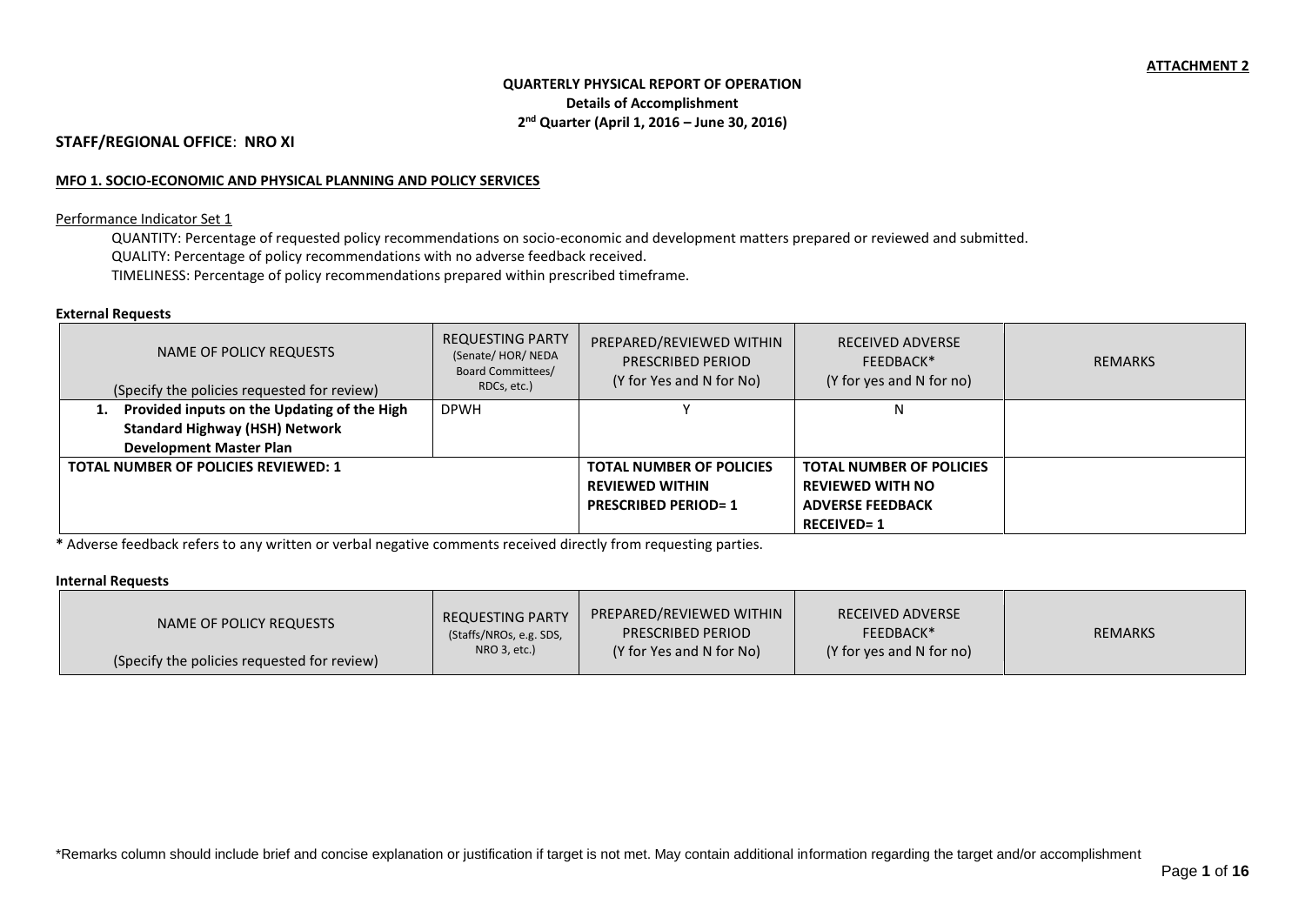| 1. | <b>Comments on the Social Sector Policy Brief</b>    | SDS, NEDA CO            | Y                               | ${\sf N}$                       |  |
|----|------------------------------------------------------|-------------------------|---------------------------------|---------------------------------|--|
|    | 1.1 Health, Nutrition and Population                 |                         |                                 |                                 |  |
|    | <b>Subsector</b>                                     |                         |                                 | N                               |  |
|    | 1.2 Education and Skill Development                  |                         |                                 |                                 |  |
|    | <b>Subsector</b>                                     |                         |                                 | N                               |  |
|    | 1.3 Housing and Human Settlement                     |                         |                                 | N                               |  |
|    | <b>Subsector</b>                                     |                         |                                 |                                 |  |
|    | 1.4 Social Protection and Integration                |                         |                                 |                                 |  |
|    | <b>Subsector</b>                                     |                         |                                 |                                 |  |
| 2. | <b>Policy on Macro-economy and Governance</b>        | <b>Governance Staff</b> | Y                               | N                               |  |
| 3. | <b>Policy briefs on Competitive and Sustainable</b>  | <b>ANRES</b>            | Y                               | N                               |  |
|    | <b>Agriculture and Fisheries Sector</b>              |                         |                                 |                                 |  |
| 4. | Policy briefs on Trade, Services and Industry        | <b>TSIS</b>             |                                 | N                               |  |
| 5. | Policy briefs on Regulatory Reform in the            | <b>Governance Staff</b> | Y                               | N                               |  |
|    | <b>Philippines</b>                                   |                         |                                 |                                 |  |
|    | <b>Policy briefs:</b>                                |                         |                                 |                                 |  |
| 6. | DOTC Guidelines on the Application and               | IS                      | Y                               | N                               |  |
|    | <b>Issuance of Public Transportation Routes and</b>  |                         |                                 |                                 |  |
|    | <b>Service Plan</b>                                  |                         |                                 |                                 |  |
| 7. | <b>Traffic Congestion in Major Thoroughfare</b>      | IS                      | Υ                               | N                               |  |
| 8. | <b>Gaps in Air Transport Infrastructure Services</b> | IS                      |                                 | N                               |  |
| 9. | <b>Insufficient Capabilities to Ensure Transport</b> |                         |                                 |                                 |  |
|    | <b>Safety and Security</b>                           | IS                      | Υ                               | N                               |  |
|    | 10. Policy Planning and Program Preparation in       |                         |                                 |                                 |  |
|    | the Infra Sector                                     | IS                      | Υ                               | N                               |  |
|    | 11. Underspending in Public Infrastructure           | IS                      | γ                               | N                               |  |
|    | 12. Power/Energy Project Preparation                 | IS                      | v                               | N                               |  |
|    | 13. Waste Management Facilities/Services             |                         |                                 |                                 |  |
|    | (Wastewater/Solid Waste)                             | IS                      |                                 | N                               |  |
|    | 14. Irrigation                                       | IS                      |                                 | N                               |  |
|    | 15. Water Supply                                     | IS                      |                                 | N                               |  |
|    | TOTAL NUMBER OF POLICIES REVIEWED: 15                |                         | <b>TOTAL NUMBER OF POLICIES</b> | <b>TOTAL NUMBER OF POLICIES</b> |  |
|    |                                                      |                         | <b>REVIEWED WITHIN</b>          | <b>REVIEWED WITH NO</b>         |  |
|    |                                                      |                         | <b>PRESCRIBED PERIOD=15</b>     | <b>ADVERSE FEEDBACK</b>         |  |
|    |                                                      |                         |                                 | RECEIVED= 15                    |  |

**\*** Adverse feedback refers to any written or verbal negative comments received directly from requesting parties.

Performance Indicator Set 2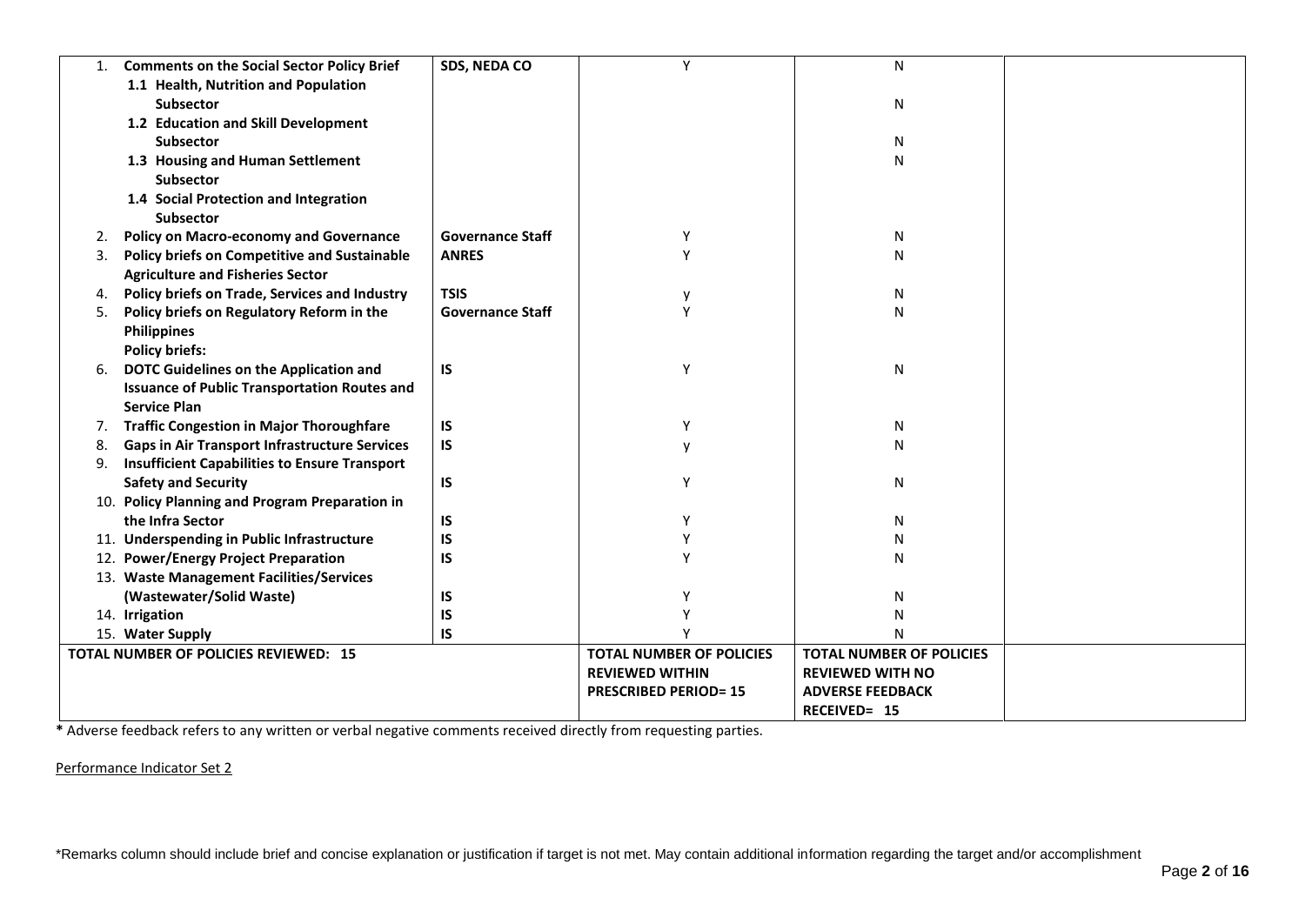QUANTITY: Number of plans<sup>1</sup> prepared/ updated.

QUALITY: PDP and RM submitted to the President and RDPs presented to or endorsed by the Regional Development Councils (RDCs). TIMELINESS: Plans prepared/ updated within schedule.

| <b>NAME OF PLAN</b><br><b>DOCUMENT</b> | 2016 TARGET<br>(TOTAL)            | 2016 Q1<br><b>TARGET</b> | 2016 Q2<br><b>TARGET</b> | 2016 Q3<br><b>TARGET</b> | 2016 Q4<br><b>TARGET</b>  | <b>ACCOMPLISHMENT</b><br>AS OF Q2 | <b>SUBMITTED</b><br><b>TO THE</b><br>PRESIDENT/<br><b>PRESENTED</b><br><b>OR ENDORSED</b><br><b>BY THE RDCs</b><br>$(Y \text{ or } N)$ | <b>PLANS</b><br><b>PREPARED</b><br><b>WITHIN</b><br><b>SCHEDULE</b><br>$(Y \text{ or } N)$ | <b>REMARKS</b>       |
|----------------------------------------|-----------------------------------|--------------------------|--------------------------|--------------------------|---------------------------|-----------------------------------|----------------------------------------------------------------------------------------------------------------------------------------|--------------------------------------------------------------------------------------------|----------------------|
| a. Filipino 2040                       | Advocacy                          | Advocacy                 |                          |                          |                           |                                   |                                                                                                                                        |                                                                                            |                      |
| (c/o NPPS/DIS)                         | Activities for                    | Activities for           |                          |                          |                           |                                   |                                                                                                                                        |                                                                                            |                      |
|                                        | Filipino 2040                     | Filipino 2040            |                          |                          |                           |                                   |                                                                                                                                        |                                                                                            |                      |
|                                        | conducted                         | conducted                |                          |                          |                           |                                   |                                                                                                                                        |                                                                                            |                      |
| b. PDP 2017-2022                       | PDP 2017-2022                     |                          |                          |                          | PDP 2017-                 |                                   |                                                                                                                                        |                                                                                            |                      |
| including RM 2017-                     | and RM 2017-                      |                          |                          |                          | 2022,                     |                                   |                                                                                                                                        |                                                                                            |                      |
| 2022 (c/o NPPS                         | 2022 prepared                     |                          |                          |                          | including RM              |                                   |                                                                                                                                        |                                                                                            |                      |
| and MES)                               | and submitted<br>to the President |                          |                          |                          | 2017-2022<br>prepared and |                                   |                                                                                                                                        |                                                                                            |                      |
|                                        |                                   |                          |                          |                          | submitted to              |                                   |                                                                                                                                        |                                                                                            |                      |
|                                        |                                   |                          |                          |                          | the President             |                                   |                                                                                                                                        |                                                                                            |                      |
| c. RDP 2017-2022                       | 16 draft RDPs                     |                          |                          | 16 draft RDPs            | 16 draft RDPs             |                                   |                                                                                                                                        |                                                                                            |                      |
| (c/o NROs)                             | prepared and                      |                          |                          | prepared                 | prepared and              |                                   |                                                                                                                                        |                                                                                            |                      |
|                                        | discussed by the                  |                          |                          |                          | discussed by              |                                   |                                                                                                                                        |                                                                                            |                      |
|                                        | RDCs or its                       |                          |                          |                          | the RDCs or its           |                                   |                                                                                                                                        |                                                                                            |                      |
|                                        | sectoral                          |                          |                          |                          | sectoral                  |                                   |                                                                                                                                        |                                                                                            |                      |
|                                        | committees                        |                          |                          |                          | committees                |                                   |                                                                                                                                        |                                                                                            |                      |
| d. Regional Spatial                    | 16 RSDFs                          | 16 draft RSDFs           | 16 draft RSDFs           | 16 draft RSDFs           | 16 RSDFs                  | <b>RDC XI-endorsed</b>            |                                                                                                                                        |                                                                                            | <b>Endorsed by</b>   |
| Development                            | prepared and                      | prepared                 | prepared                 | prepared                 | prepared and              | <b>Davao Region</b>               |                                                                                                                                        |                                                                                            | <b>RDC XI during</b> |
| Framework (RSDF)                       | incorporated in                   |                          |                          |                          | incorporated              | <b>Spatial</b>                    |                                                                                                                                        |                                                                                            | its Fourth           |
| (c/o NROs)                             | the RDPs                          |                          |                          |                          | in the RDPs               | <b>Development</b>                |                                                                                                                                        |                                                                                            | <b>Quarter</b>       |
|                                        |                                   |                          |                          |                          |                           | <b>Framework being</b>            |                                                                                                                                        |                                                                                            | meeting on 15        |
|                                        |                                   |                          |                          |                          |                           | edited for                        |                                                                                                                                        |                                                                                            | <b>December</b>      |
|                                        |                                   |                          |                          |                          |                           | prototyping                       |                                                                                                                                        |                                                                                            | 2015                 |
|                                        |                                   |                          |                          |                          |                           |                                   |                                                                                                                                        |                                                                                            |                      |

#### **MFO 2: TECHNICAL SUPPORT AND ADVISORY SERVICES**

1

<sup>&</sup>lt;sup>1</sup> Notes: a. Plan documents refer to Filipino 2040, PDP 2017-2022, RM 2017-2022, and 15 RDPs; b. Advocacy activities for Filipino 2040 will be done in 2016; c. PDP and RM will be dependent *on schedule and on new Administration's decision to prepare a national development plan; d. 15 sets of RDPs to be prepared in 2016*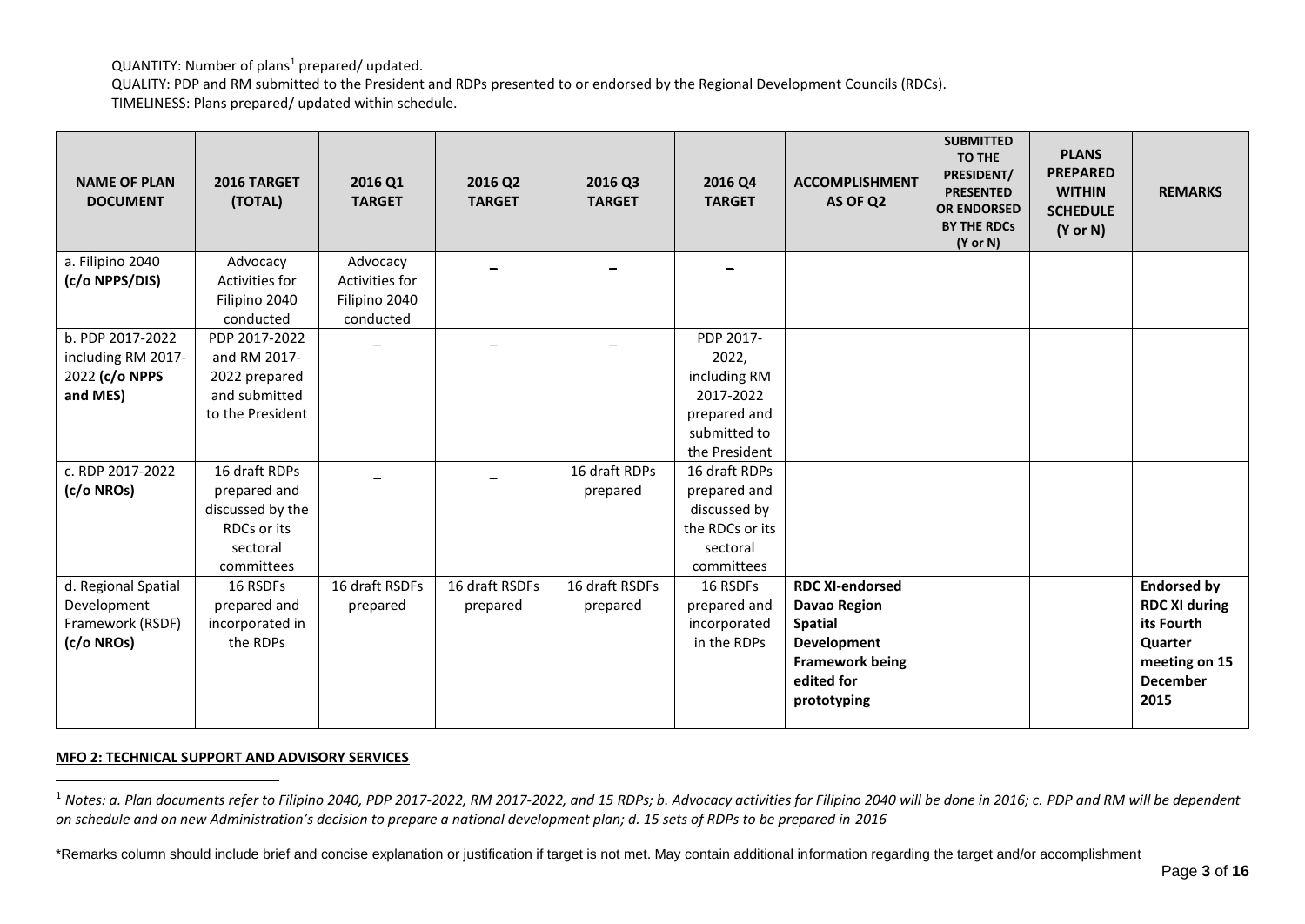#### Performance Indicator Set 1

QUANTITY: Number of meeting documents prepared.

QUALITY: Percentage of members who were satisfied with the completeness and accuracy of meeting documents prepared and released. TIMELINESS: Percentage of meeting documents released within the prescribed timeframe.

#### Definitions:

- The number of meeting documents refer to the number of minutes prepared.
- The minutes or highlights refer to the minutes or highlights of the previous meeting included in the agenda folder.
- The minutes or highlights of the meetings are the bases for identifying the members' satisfaction on the services provided by the Secretariat.
- Target schedule of release (based on standard set by the Committee/council or the concerned units) of the agenda folder as compared with the actual release (e.g. agenda folder released one day before the meeting).

| NAME OF COMMITTEE/COUNCIL                   | <b>NUMBER OF</b><br><b>MEETINGS</b><br>FOR THE<br>PERIOD | <b>NUMBER OF</b><br>MINUTES OF<br><b>MEETINGS</b><br>PREPARED | <b>NUMBER OF</b><br><b>COMMITTEE</b><br><b>MEMBERS</b> | NO. OF COMMITTEE<br><b>MEMBERS WHO</b><br><b>WERE SATISFIED</b><br>WITH THE<br><b>COMPLETENESS AND</b><br><b>ACCURACY OF THE</b><br><b>MINUTES</b> | <b>TARGET SCHEDULE</b><br>OF RELEASE OF<br><b>MEETING</b><br><b>DOCUMENTS</b><br>(EITHER HARD<br><b>COPIES OR</b><br>THROUGH E-MAIL) | <b>ACTUAL RELEASE</b><br>OF MEETING<br><b>DOCUMENTS</b> | <b>MEETING</b><br><b>DOCUMENTS</b><br>RELEASED<br><b>WITHIN THE</b><br>PRESCRIBED<br><b>TIMEFRAME</b><br>(Y for Yes and N<br>for No) | REMARKS                                                       |
|---------------------------------------------|----------------------------------------------------------|---------------------------------------------------------------|--------------------------------------------------------|----------------------------------------------------------------------------------------------------------------------------------------------------|--------------------------------------------------------------------------------------------------------------------------------------|---------------------------------------------------------|--------------------------------------------------------------------------------------------------------------------------------------|---------------------------------------------------------------|
| NEDA Board<br>a.<br><b>NEDA Board</b><br>b. |                                                          |                                                               |                                                        |                                                                                                                                                    |                                                                                                                                      |                                                         |                                                                                                                                      |                                                               |
| Committees                                  |                                                          |                                                               |                                                        |                                                                                                                                                    |                                                                                                                                      |                                                         |                                                                                                                                      |                                                               |
| ICC-TB                                      |                                                          |                                                               |                                                        |                                                                                                                                                    |                                                                                                                                      |                                                         |                                                                                                                                      |                                                               |
| ICC-CC<br><b>INFRACOM</b>                   |                                                          |                                                               |                                                        |                                                                                                                                                    |                                                                                                                                      |                                                         |                                                                                                                                      |                                                               |
| SDC                                         |                                                          |                                                               |                                                        |                                                                                                                                                    |                                                                                                                                      |                                                         |                                                                                                                                      |                                                               |
| <b>CTRM</b>                                 |                                                          |                                                               |                                                        |                                                                                                                                                    |                                                                                                                                      |                                                         |                                                                                                                                      |                                                               |
|                                             |                                                          |                                                               |                                                        |                                                                                                                                                    |                                                                                                                                      |                                                         |                                                                                                                                      |                                                               |
| <b>RDCs</b><br>c.<br><b>Full Council</b>    | $\mathbf{1}$                                             | $\mathbf{1}$                                                  | 51                                                     | 90%                                                                                                                                                | 1 day before                                                                                                                         | 1 day before                                            | <b>YES</b>                                                                                                                           | -RDC XI 2nd                                                   |
|                                             |                                                          |                                                               |                                                        |                                                                                                                                                    | meeting                                                                                                                              | meeting                                                 |                                                                                                                                      | <b>Quarter Meeting</b><br>conducted on 07<br><b>June 2016</b> |
| Execom                                      |                                                          |                                                               |                                                        |                                                                                                                                                    |                                                                                                                                      |                                                         |                                                                                                                                      |                                                               |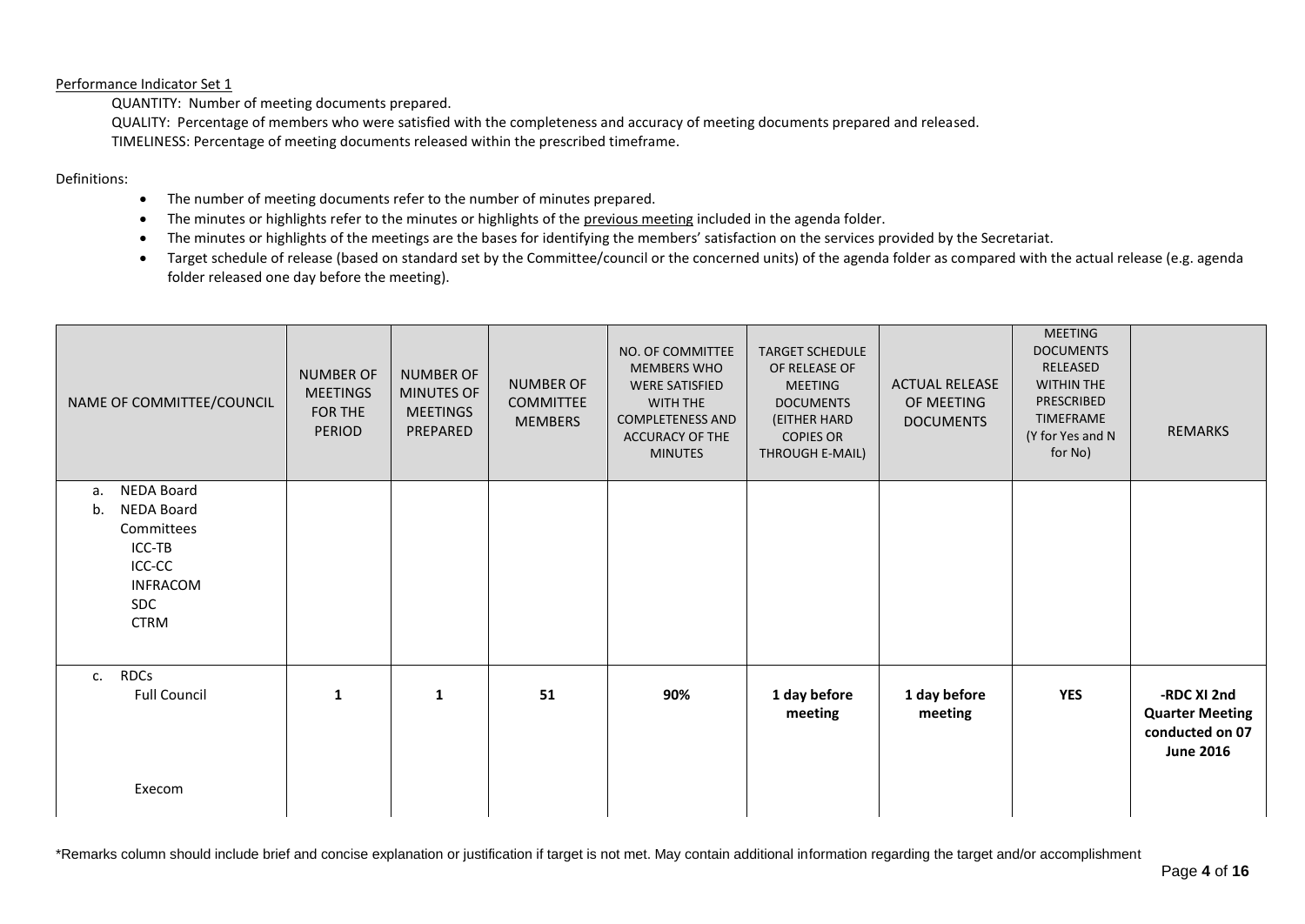| NAME OF COMMITTEE/COUNCIL | <b>NUMBER OF</b><br><b>MEETINGS</b><br>FOR THE<br><b>PERIOD</b> | <b>NUMBER OF</b><br><b>MINUTES OF</b><br><b>MEETINGS</b><br>PREPARED | <b>NUMBER OF</b><br><b>COMMITTEE</b><br><b>MEMBERS</b> | NO. OF COMMITTEE<br><b>MEMBERS WHO</b><br><b>WERE SATISFIED</b><br>WITH THE<br><b>COMPLETENESS AND</b><br><b>ACCURACY OF THE</b><br><b>MINUTES</b> | <b>TARGET SCHEDULE</b><br>OF RELEASE OF<br><b>MEETING</b><br><b>DOCUMENTS</b><br>(EITHER HARD<br><b>COPIES OR</b><br>THROUGH E-MAIL) | <b>ACTUAL RELEASE</b><br>OF MEETING<br><b>DOCUMENTS</b> | <b>MEETING</b><br><b>DOCUMENTS</b><br>RELEASED<br>WITHIN THE<br>PRESCRIBED<br><b>TIMEFRAME</b><br>(Y for Yes and N<br>for No) | <b>REMARKS</b>                                                        |
|---------------------------|-----------------------------------------------------------------|----------------------------------------------------------------------|--------------------------------------------------------|----------------------------------------------------------------------------------------------------------------------------------------------------|--------------------------------------------------------------------------------------------------------------------------------------|---------------------------------------------------------|-------------------------------------------------------------------------------------------------------------------------------|-----------------------------------------------------------------------|
| Sectoral committee        |                                                                 |                                                                      |                                                        |                                                                                                                                                    |                                                                                                                                      |                                                         |                                                                                                                               |                                                                       |
| <b>SDC</b>                | $\mathbf{1}$                                                    | $\mathbf{1}$                                                         | 40                                                     | 100%                                                                                                                                               | 1 days before the<br>meeting                                                                                                         | 3 days before the<br>meeting                            | Y                                                                                                                             | SDC XI 2nd<br><b>Quarter Meeting</b><br>on June 1, 2016               |
| <b>MFC</b>                | $\mathbf{1}$                                                    | $\mathbf{1}$                                                         | 37                                                     | 90%                                                                                                                                                | 1 day before the<br>meeting                                                                                                          | 1 day before the<br>meeting                             | $\mathbf Y$                                                                                                                   | MFC XI 2nd<br><b>Quarter Meeting</b><br>on May 27, 2016<br>DAC XI 2nd |
| <b>DAC</b>                | $\mathbf 1$                                                     | $\mathbf{1}$                                                         | 38                                                     | 90%                                                                                                                                                | 1 day before the<br>meeting                                                                                                          | 1 day before the<br>meeting                             | Y                                                                                                                             | DAC 2 <sup>nd</sup> Quarter<br><b>Meeting on May</b><br>25, 2016      |
| <b>EDC</b>                | $\mathbf 1$                                                     | 1                                                                    | 40                                                     | 100%                                                                                                                                               | 1 day before the<br>meeting                                                                                                          | 1 day before the<br>meeting                             | Y                                                                                                                             | EDC XI 2nd<br><b>Quarter Meeting</b><br>on May 24, 2016               |
| <b>IDC</b>                | $\mathbf{1}$                                                    | $\mathbf{1}$                                                         | 23                                                     | 100%                                                                                                                                               | 1 day before the<br>meeting                                                                                                          | 1 day before the<br>meeting                             | $\mathbf Y$                                                                                                                   | <b>IDC XI 2nd</b><br><b>Quarter Meeting</b><br>on May 26, 2016        |
| <b>RLUC</b>               | $\mathbf 1$                                                     | $\mathbf{1}$                                                         | 29                                                     | 90%                                                                                                                                                | 1 day before the<br>meeting                                                                                                          | 1 day before the<br>meeting                             | $\mathbf Y$                                                                                                                   | RLUC 2 <sup>nd</sup> Quarter<br><b>Meeting on May</b><br>25, 2016     |
| <b>RGADC</b>              | $\mathbf{1}$                                                    | $\mathbf{1}$                                                         | 16                                                     | 90%                                                                                                                                                | 1 day before the<br>meeting                                                                                                          | 1 day before the<br>meeting                             | Y                                                                                                                             | RGADC 2nd<br><b>Quarter Meeting</b><br>on May 13, 2016                |
| Advisory committee        |                                                                 |                                                                      |                                                        |                                                                                                                                                    |                                                                                                                                      |                                                         |                                                                                                                               |                                                                       |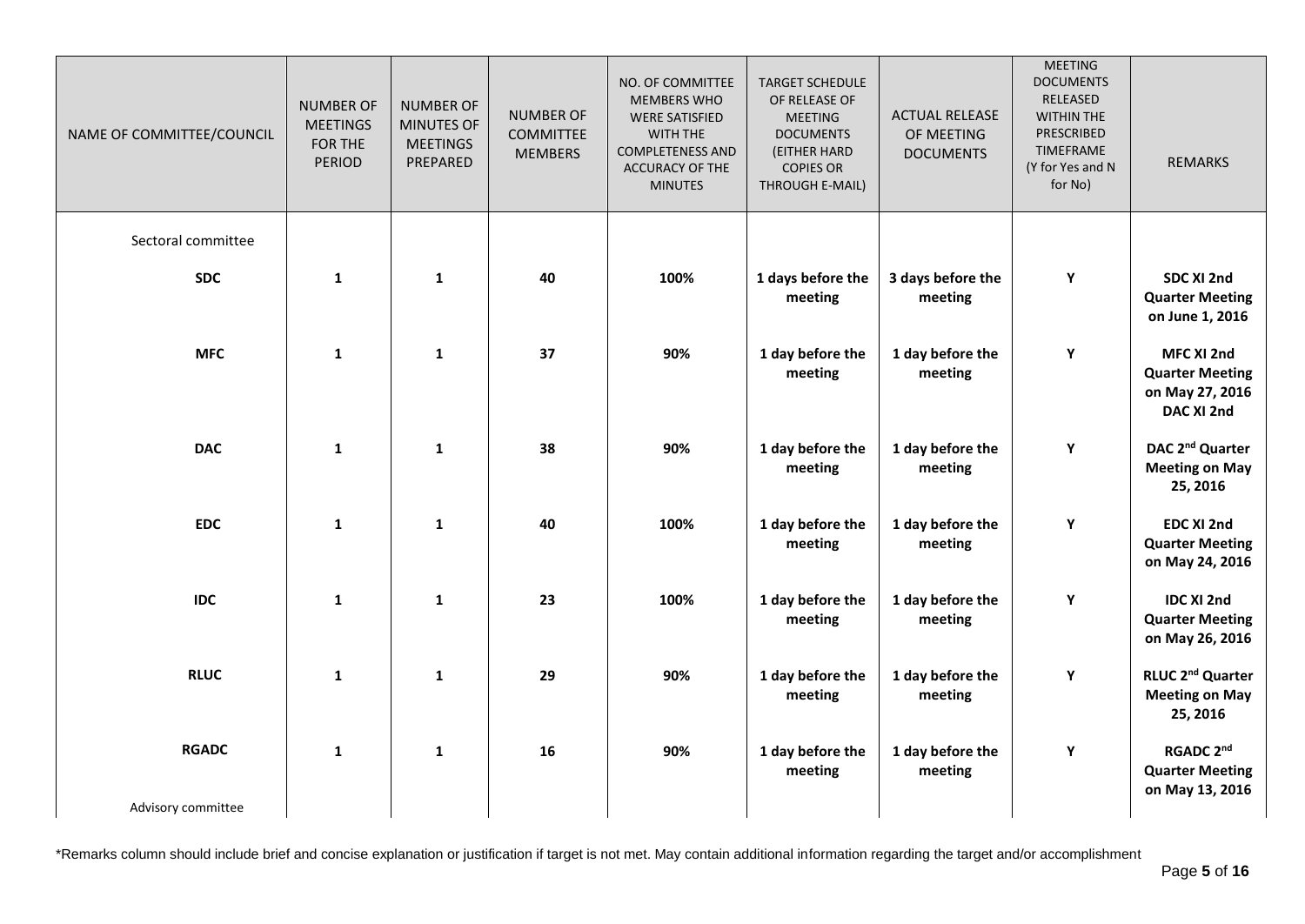| NAME OF COMMITTEE/COUNCIL                                                                                                      | <b>NUMBER OF</b><br><b>MEETINGS</b><br>FOR THE<br><b>PERIOD</b> | NUMBER OF<br><b>MINUTES OF</b><br><b>MEETINGS</b><br>PREPARED | <b>NUMBER OF</b><br><b>COMMITTEE</b><br><b>MEMBERS</b>      | NO. OF COMMITTEE<br><b>MEMBERS WHO</b><br><b>WERE SATISFIED</b><br><b>WITH THE</b><br><b>COMPLETENESS AND</b><br>ACCURACY OF THE<br><b>MINUTES</b> | <b>TARGET SCHEDULE</b><br>OF RELEASE OF<br><b>MEETING</b><br><b>DOCUMENTS</b><br>(EITHER HARD<br><b>COPIES OR</b><br>THROUGH E-MAIL) | <b>ACTUAL RELEASE</b><br>OF MEETING<br><b>DOCUMENTS</b> | <b>MEETING</b><br><b>DOCUMENTS</b><br>RELEASED<br><b>WITHIN THE</b><br><b>PRESCRIBED</b><br><b>TIMEFRAME</b><br>(Y for Yes and N<br>for No) | <b>REMARKS</b>                                                  |
|--------------------------------------------------------------------------------------------------------------------------------|-----------------------------------------------------------------|---------------------------------------------------------------|-------------------------------------------------------------|----------------------------------------------------------------------------------------------------------------------------------------------------|--------------------------------------------------------------------------------------------------------------------------------------|---------------------------------------------------------|---------------------------------------------------------------------------------------------------------------------------------------------|-----------------------------------------------------------------|
| Other inter-agency<br>d.<br>committees<br>MC-IHDC<br>IAC on Trade in<br>Services<br><b>EDC</b><br><b>PCSD</b><br><b>RPMCXI</b> | 1                                                               | 1                                                             | 15                                                          | 100%                                                                                                                                               | 1 day before the<br>meeting                                                                                                          | 1 day before the<br>meeting                             | $\mathsf{V}$                                                                                                                                | <b>RPMC XI 2nd</b><br><b>Quarter Meeting</b><br>on May 26, 2016 |
|                                                                                                                                |                                                                 | TOTAL NO.<br>OF MINUTES<br>OF MEETINGS<br><b>PREPARED=</b>    | WITH THE COMPLETENESS AND<br><b>PREPARED AND RELEASED =</b> | % OF MEMBERS WHO WERE SATISFIED<br><b>ACCURACY OF MEETING DOCUMENTS</b>                                                                            | <b>PRESCRIBED TIMEFRAME =</b>                                                                                                        | % OF MEETING DOCUMENTS RELEASED WITHIN THE              |                                                                                                                                             |                                                                 |

Performance Indicator Set 2

QUANTITY: Number of economic reports prepared.

QUALITY: Percentage of economic reports with no negative feedback received on completeness and accuracy of content/ information.

TIMELINESS: Percentage of economic reports submitted to the President within prescribed timeframe.

# **c/o NPPS, TSIS and DIS**

| <b>MEMORANDA FOR THE</b><br><b>PRESIDENT ON THE</b><br><b>FOLLOWING ECONOMIC</b><br><b>REPORTS:</b> | 2016<br><b>TARGET</b><br>(TOTAL) | 2016 Q1<br><b>TARGET</b> | 2016 Q2<br><b>TARGET</b> | 2016 Q3<br><b>TARGET</b> | 2016 Q4<br><b>TARGET</b> | 2016<br>Q <sub>2</sub><br>ACCOMPLIS<br><b>HMENTS</b> | <b>RECEIVED NEGATIVE</b><br><b>FEEDBACK ON</b><br><b>COMPLETENESS AND</b><br><b>ACCURACY OF</b><br>CONTENT/<br><b>INFORMATION</b><br>(Y for yes and N for<br>no) | <b>TARGET</b><br>DATE OF<br><b>SUBMISSI</b><br>ON | DATE OF SUBMISSION<br>TO THE PRESIDENT<br><b>ACTUAL</b><br>DATE OF<br><b>SUBMISSI</b><br><b>ON</b> | <b>SUBMITTED</b><br><b>WITHIN THE</b><br>PRESCRIBED<br><b>PERIOD</b><br>(Y for Yes and<br>N for No) | REMARKS |
|-----------------------------------------------------------------------------------------------------|----------------------------------|--------------------------|--------------------------|--------------------------|--------------------------|------------------------------------------------------|------------------------------------------------------------------------------------------------------------------------------------------------------------------|---------------------------------------------------|----------------------------------------------------------------------------------------------------|-----------------------------------------------------------------------------------------------------|---------|
| a. National Accounts                                                                                |                                  |                          |                          |                          |                          |                                                      |                                                                                                                                                                  |                                                   |                                                                                                    |                                                                                                     |         |
| Merchandise Exports<br>b.                                                                           | 12                               |                          |                          |                          |                          |                                                      |                                                                                                                                                                  |                                                   |                                                                                                    |                                                                                                     |         |
| Merchandise Imports<br>C.                                                                           | 12                               |                          |                          |                          |                          |                                                      |                                                                                                                                                                  |                                                   |                                                                                                    |                                                                                                     |         |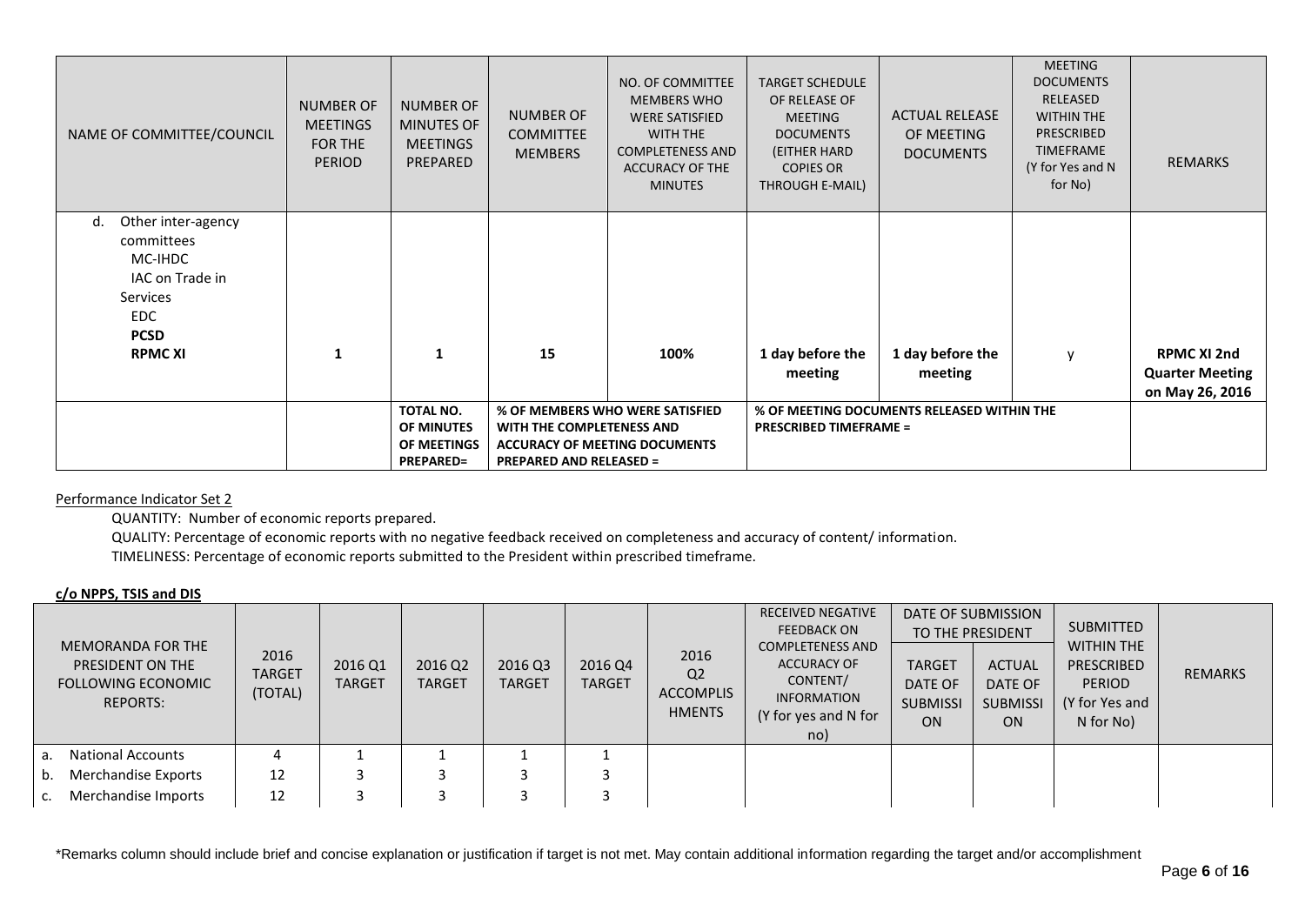| <b>MEMORANDA FOR THE</b><br>PRESIDENT ON THE<br>FOLLOWING ECONOMIC<br><b>REPORTS:</b> | 2016<br><b>TARGET</b><br>(TOTAL) | 2016 Q1<br><b>TARGET</b> | 2016 Q2<br><b>TARGET</b> | 2016 Q3<br><b>TARGET</b> | 2016 Q4<br><b>TARGET</b> | 2016<br>Q <sub>2</sub><br><b>ACCOMPLIS</b><br><b>HMENTS</b> | <b>RECEIVED NEGATIVE</b><br><b>FEEDBACK ON</b><br><b>COMPLETENESS AND</b><br><b>ACCURACY OF</b><br>CONTENT/<br><b>INFORMATION</b><br>(Y for yes and N for<br>no) | <b>TARGET</b><br>DATE OF<br><b>SUBMISSI</b><br>ON | DATE OF SUBMISSION<br>TO THE PRESIDENT<br><b>ACTUAL</b><br>DATE OF<br><b>SUBMISSI</b><br><b>ON</b> | <b>SUBMITTED</b><br><b>WITHIN THE</b><br>PRESCRIBED<br><b>PERIOD</b><br>(Y for Yes and<br>N for No) | <b>REMARKS</b> |
|---------------------------------------------------------------------------------------|----------------------------------|--------------------------|--------------------------|--------------------------|--------------------------|-------------------------------------------------------------|------------------------------------------------------------------------------------------------------------------------------------------------------------------|---------------------------------------------------|----------------------------------------------------------------------------------------------------|-----------------------------------------------------------------------------------------------------|----------------|
| Consumer Price Index<br>d.                                                            | 12                               |                          | 3                        | 3                        | 3                        |                                                             |                                                                                                                                                                  |                                                   |                                                                                                    |                                                                                                     |                |
| Labor and Employment<br>e.                                                            | 4                                |                          |                          |                          |                          |                                                             |                                                                                                                                                                  |                                                   |                                                                                                    |                                                                                                     |                |
| <b>Poverty Statistics</b>                                                             |                                  |                          |                          |                          |                          |                                                             |                                                                                                                                                                  |                                                   |                                                                                                    |                                                                                                     |                |
| Integrated Survey of<br>g.<br>Selected Industries                                     | 12                               | 3                        | 3                        | $\overline{3}$           | 3                        |                                                             |                                                                                                                                                                  |                                                   |                                                                                                    |                                                                                                     |                |
| <b>TOTAL NUMBER OF</b><br><b>ECONOMIC REPORTS =</b>                                   | 52                               | 15                       | 14                       | 14                       | 14                       |                                                             | % OF ECONOMIC<br><b>REPORTS WITH NO</b><br><b>NEGATIVE</b><br><b>FEEDBACK</b><br>$RECEIVED =$                                                                    |                                                   | % OF ECONOMIC REPORTS<br><b>SUBMITTED TO THE PRESIDENT</b><br><b>WITHIN PRESCRIBED TIMELINE =</b>  |                                                                                                     |                |

# **c/o NROs** *(NROs to specify targets)*

| REGIONAL ECONOMIC<br><b>REPORTS</b> | 2016<br><b>TARGET</b> | 2016 Q1       | 2016 Q2       | 2016 Q3       | 2016 Q4       | 2016<br>Q <sub>2</sub>     | <b>RECEIVED NEGATIVE</b><br><b>FEEDBACK ON</b><br><b>COMPLETENESS AND</b><br><b>ACCURACY OF</b><br>CONTENT/ | DATE OF SUBMISSION<br><b>TARGET</b><br>DATE OF | ACTUAL<br>DATE OF            | <b>SUBMITTED</b><br><b>WITHIN THE</b><br><b>PRESCRIBED</b> | REMARKS |
|-------------------------------------|-----------------------|---------------|---------------|---------------|---------------|----------------------------|-------------------------------------------------------------------------------------------------------------|------------------------------------------------|------------------------------|------------------------------------------------------------|---------|
|                                     | (TOTAL)               | <b>TARGET</b> | <b>TARGET</b> | <b>TARGET</b> | <b>TARGET</b> | ACCOMPLIS<br><b>HMENTS</b> | <b>INFORMATION</b><br>(Y for yes and N for<br>no)                                                           | <b>SUBMISSI</b><br><b>ON</b>                   | <b>SUBMISS</b><br><b>ION</b> | <b>PERIOD</b><br>(Y for Yes and<br>N for No)               |         |
| Regional Economic<br>Situationer    |                       |               |               |               |               |                            |                                                                                                             |                                                |                              |                                                            |         |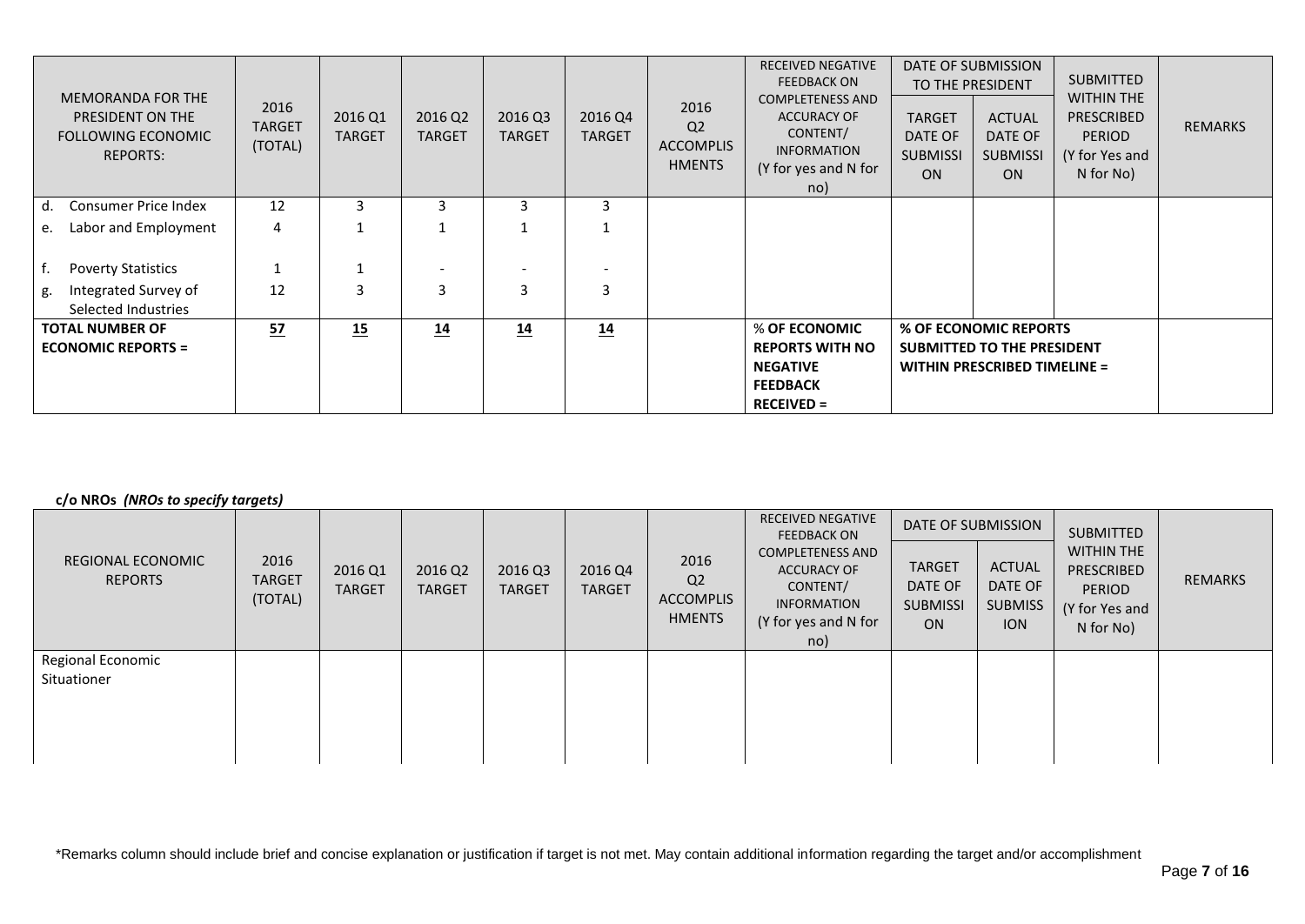| a. 2015 Annual RES                                  | CY 2015<br>Annual<br><b>RES</b> |  | <b>Full year</b><br><b>2015 RES</b>                  | $\boldsymbol{\mathsf{N}}$                                                                       | <b>April 2016</b>                                                                          | May 19,<br>2016  |  |
|-----------------------------------------------------|---------------------------------|--|------------------------------------------------------|-------------------------------------------------------------------------------------------------|--------------------------------------------------------------------------------------------|------------------|--|
| <b>Quarterly RES</b><br>b.                          |                                 |  | <b>1st Quarter</b><br>2016 RES<br>(29%<br>completed) | $\boldsymbol{\mathsf{N}}$                                                                       | <b>July 2016</b>                                                                           | <b>July 2016</b> |  |
| <b>TOTAL NUMBER OF</b><br><b>ECONOMIC REPORTS =</b> |                                 |  | $\mathbf{2}$                                         | % OF ECONOMIC<br><b>REPORTS WITH NO</b><br><b>NEGATIVE</b><br><b>FEEDBACK</b><br>$RECEIVED = 2$ | % OF ECONOMIC REPORTS<br>SUBMITTED TO THE PRESIDENT<br><b>WITHIN PRESCRIBED TIMELINE =</b> |                  |  |

#### **MFO 3: INVESTMENT PROGRAMMING SERVICES**

Performance Indicator Set 1

QUANTITY: Number of public investment program documents prepared/ updated.

QUALITY: Public investment program documents presented to or endorsed by the appropriate inter-agency committees.

TIMELINESS: Percentage of public investment program documents prepared/ updated within schedule.

|    | NAME OF DOCUMENT                          | 2016 TARGET                                 | STATUS AS OF Q2          | <b>REMARKS</b> |
|----|-------------------------------------------|---------------------------------------------|--------------------------|----------------|
| a. | Public Investment Program (PIP) 2017-2022 | PIP 2017-2022 prepared and presented to ICC |                          |                |
|    | (c/o PIS)                                 | by end of 2016                              |                          |                |
| b. | Updated Comprehensive and Integrated      | Updated CIIP presented to INFRACOM by end   |                          |                |
|    | Infrastructure Program (CIIP) (c/o IS)    | of 2016                                     |                          |                |
|    | Three-Year Rolling Infrastructure Program | TRIP presented to INFRACOM by end of 2016   |                          |                |
|    | $(TRIP)$ $(c/o$ IS)                       |                                             |                          |                |
| d. | Regional Development Investment Program   | 16 Draft RDIPs discussed in the respective  | Prepared the RDIP, 2014- |                |
|    | (RDIP) 2017-2022 (c/o NROs)               | RDCs or its Sectoral Committees by end of   | 2016 Assessment Guide    |                |
|    |                                           | 2016                                        |                          |                |

# Performance Indicator Set 2

QUANTITY: Percentage of submitted projects appraised.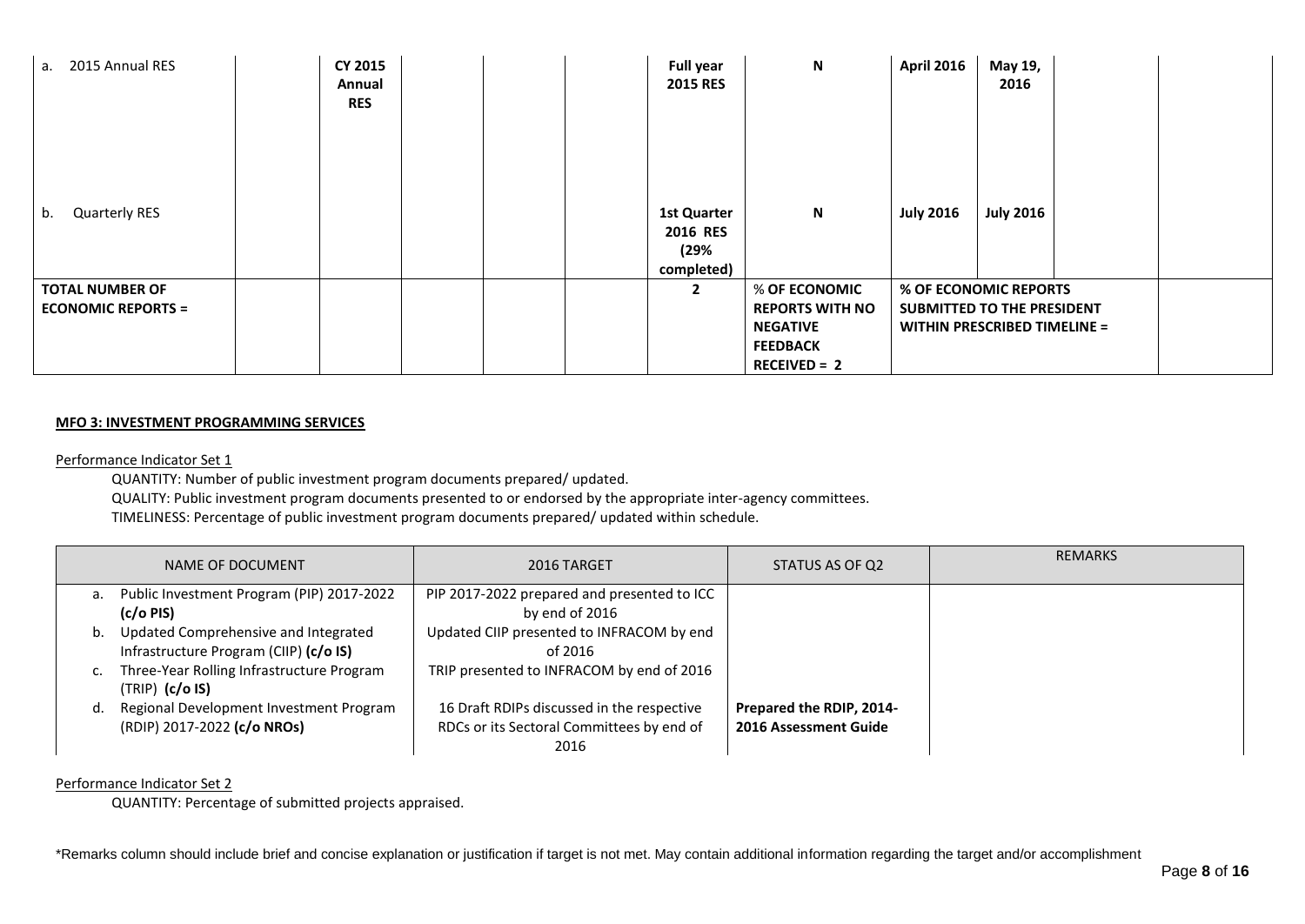# QUALITY: Percentage of appraised projects presented to the ICC-Technical Board. TIMELINESS: Percentage of projects appraised within prescribed timeframe.

# Projects presented to the ICC (Q1 2016) **(c/o PIS)**

| <b>TITLE</b>                                                                                                               | <b>LEAD EVALUATING STAFF</b> | DATE OF PRESENTATION TO ICC-TB/CC | <b>REMARKS</b> |  |  |  |  |  |  |
|----------------------------------------------------------------------------------------------------------------------------|------------------------------|-----------------------------------|----------------|--|--|--|--|--|--|
| Official Development Assistance (ODA)/Locally-Funded Project (LFP) Financing:                                              |                              |                                   |                |  |  |  |  |  |  |
|                                                                                                                            |                              |                                   |                |  |  |  |  |  |  |
|                                                                                                                            |                              |                                   |                |  |  |  |  |  |  |
|                                                                                                                            |                              |                                   |                |  |  |  |  |  |  |
| Public-Private Partnership (PPP) Financing:                                                                                |                              |                                   |                |  |  |  |  |  |  |
|                                                                                                                            |                              |                                   |                |  |  |  |  |  |  |
|                                                                                                                            |                              |                                   |                |  |  |  |  |  |  |
|                                                                                                                            |                              |                                   |                |  |  |  |  |  |  |
| Status Reports: (projects under NEDA Secretariat appraisal during the period, but have yet to be presented for ICC action) |                              |                                   |                |  |  |  |  |  |  |
|                                                                                                                            |                              |                                   |                |  |  |  |  |  |  |
|                                                                                                                            |                              |                                   |                |  |  |  |  |  |  |
| <b>TOTAL NUMBER OF PROJECTS =</b>                                                                                          |                              |                                   |                |  |  |  |  |  |  |

# **(c/o NCO Staffs and NROs)**

| LIST OF PROJECTS RECEIVED FOR APPRAISAL*           | <b>LEAD</b><br>EVALUATING<br>STAFF/OFFICE | <b>PROPONENT</b><br>AGENCY | Worth 1 billion<br>and above<br>(Y for yes and N<br>for No) | Evaluated within the<br>prescribed period<br>(Y for yes and N for No) | Presented to ICC-<br>TB<br>(Y for yes and N for<br>no) | <b>REMARKS</b> |
|----------------------------------------------------|-------------------------------------------|----------------------------|-------------------------------------------------------------|-----------------------------------------------------------------------|--------------------------------------------------------|----------------|
| Q1                                                 |                                           |                            |                                                             |                                                                       |                                                        |                |
| 1. Provided comments on the request for additional | NRO XI                                    | DA                         |                                                             |                                                                       |                                                        |                |
| funding for Philippine Rural Development Program   |                                           |                            |                                                             |                                                                       |                                                        |                |
| (PRDP)                                             |                                           |                            |                                                             |                                                                       |                                                        |                |
| <b>TOTAL NUMBER OF PROJECTS APPRAISED =</b>        |                                           |                            |                                                             |                                                                       |                                                        |                |
|                                                    |                                           |                            |                                                             |                                                                       |                                                        |                |

\*Refers to projects with complete submission of documents/information from proponent agencies

#### **MFO 4: MONITORING AND EVALUATION SERVICES**

Performance Indicator Set 1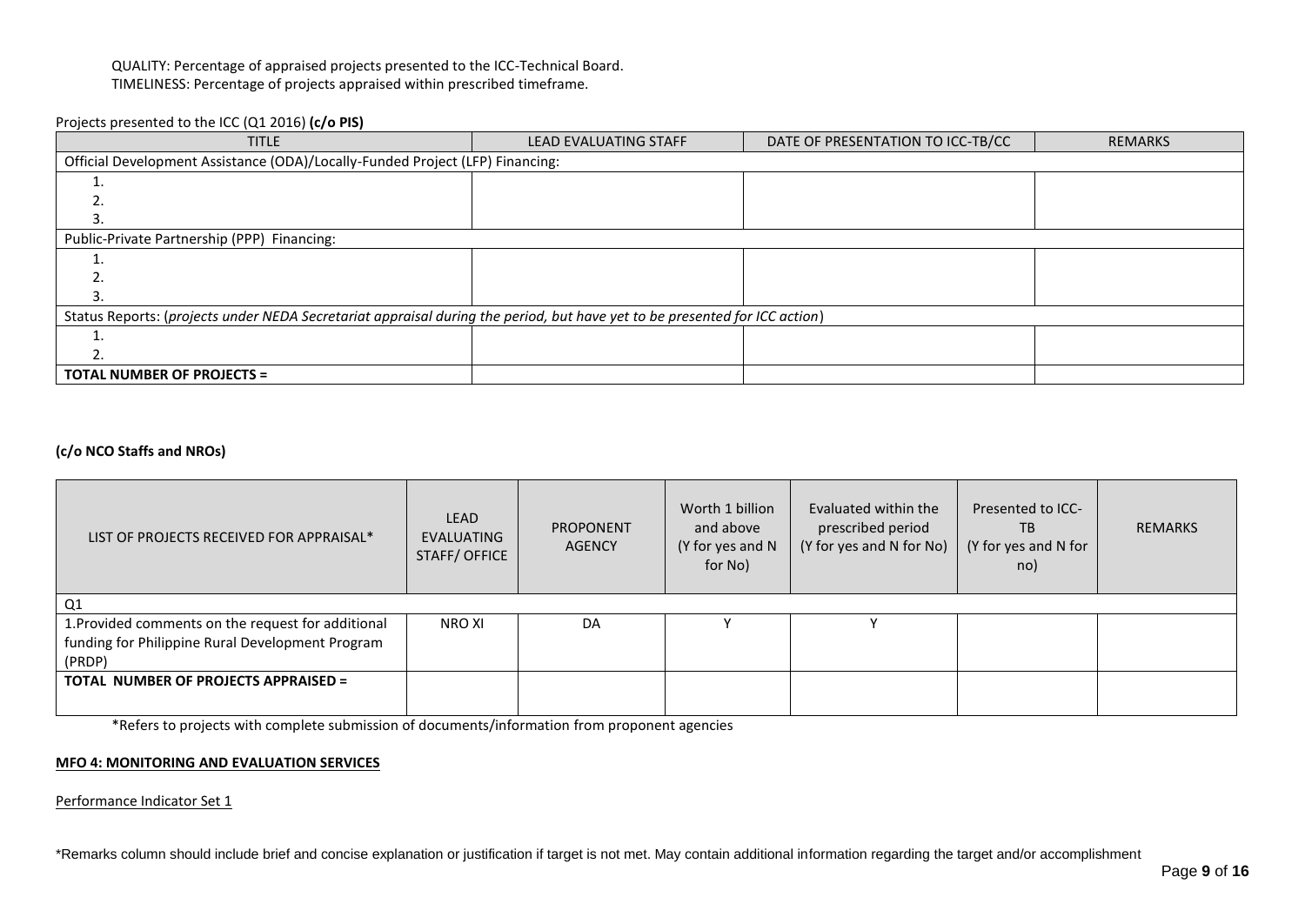QUANTITY: Official Development Assistance (ODA) Portfolio Review Report prepared and submitted. QUALITY: Percentage of implementing agencies reviewed have confirmed ODA Portfolio Review Report findings. TIMELINESS: ODA Portfolio Review Report submitted by the NEDA Secretariat to Congress on or before June 30 annually.

# **(c/o MES)**

| NAME OF DOCUMENT     | QUANTITY       | LIST OF IMPLEMENTING<br>AGENCIES REVIEWED | AGENCIES WHICH CONFIRMED THE<br><b>REVIEW</b><br>(Y for Yes and N for No) | <b>TARGET DATE OF</b><br><b>SUBMISSION</b> | <b>ACTUAL DATE OF</b><br><b>SUBMISSION</b> | <b>REMARKS</b> |
|----------------------|----------------|-------------------------------------------|---------------------------------------------------------------------------|--------------------------------------------|--------------------------------------------|----------------|
| ODA Portfolio Review |                |                                           |                                                                           | On or before June 30                       |                                            |                |
|                      |                | ۷.                                        |                                                                           |                                            |                                            |                |
|                      |                |                                           |                                                                           |                                            |                                            |                |
|                      |                | 4.                                        |                                                                           |                                            |                                            |                |
|                      |                |                                           |                                                                           |                                            |                                            |                |
|                      |                |                                           |                                                                           |                                            |                                            |                |
|                      | <b>TOTAL =</b> | <b>TOTAL NUMBER OF AGENCIES</b>           | <b>TOTAL NUMBER OF AGENCIES</b>                                           |                                            |                                            |                |
|                      |                |                                           | WHICH CONFIRMED THE REVIEW=                                               |                                            |                                            |                |

**(c/o MES)**

| $U$ $U$ $V$ $E$ $J$           |                |               |               |                         |                             |                                               |                              |                    |                                                       |                |
|-------------------------------|----------------|---------------|---------------|-------------------------|-----------------------------|-----------------------------------------------|------------------------------|--------------------|-------------------------------------------------------|----------------|
| <b>REGULAR ODA</b>            | 2016           | 2016 Q2       | 2016 Q3       | 2016 Q4                 | FY 2016 Q2<br><b>ACTUAL</b> | <b>RECEIVED</b><br>ADVERSE<br><b>FEEDBACK</b> |                              | DATE OF SUBMISSION | <b>SUBMITTED</b><br><b>WITHIN</b><br><b>PRESCRIED</b> | <b>REMARKS</b> |
| PERFORMANCE<br><b>REPORTS</b> | TARGET         | <b>TARGET</b> | <b>TARGET</b> | <b>TARGET</b>           | ACCOMPLISHMENT              |                                               | <b>TARGET</b>                | <b>ACTUAL</b>      | <b>TIMEFRAME</b>                                      |                |
|                               | (TOTAL)        |               |               |                         |                             | (Y for yes and<br>N for no)                   |                              |                    | (Y for Yes and                                        |                |
|                               |                |               |               |                         |                             |                                               |                              |                    | N for No)                                             |                |
| Loans Report                  |                |               |               |                         |                             |                                               |                              |                    |                                                       |                |
|                               |                | Consolidated  | Consolidated  | Consolidated            |                             |                                               |                              |                    |                                                       |                |
|                               |                | Report        | Report        | Report                  |                             |                                               |                              |                    |                                                       |                |
| <b>Grants Report</b>          | $\mathbf{1}$   |               |               |                         |                             |                                               |                              |                    |                                                       |                |
| Cost Overrun                  |                |               |               |                         |                             |                                               |                              |                    |                                                       |                |
| Alert                         |                |               |               |                         |                             |                                               |                              |                    |                                                       |                |
| Mechanism                     |                |               |               |                         |                             |                                               |                              |                    |                                                       |                |
| <b>TOTAL</b>                  | $\overline{4}$ |               |               | $\overline{\mathbf{1}}$ | <b>TOTAL NUMBER</b>         | % OF                                          |                              |                    | % OF REPORTS SUBMITTED WITHIN                         |                |
|                               |                |               |               |                         | OF ODA                      | <b>REPORTS</b>                                | <b>PRESCRIBED TIMEFRAME:</b> |                    |                                                       |                |
|                               |                |               |               |                         | <b>PERFORMANCE</b>          | <b>WITH NO</b>                                |                              |                    |                                                       |                |
|                               |                |               |               |                         | <b>REPORTS=</b>             | <b>ADVERSE</b>                                |                              |                    |                                                       |                |
|                               |                |               |               |                         |                             | <b>FEEDBACK:</b>                              |                              |                    |                                                       |                |

Performance Indicator Set 2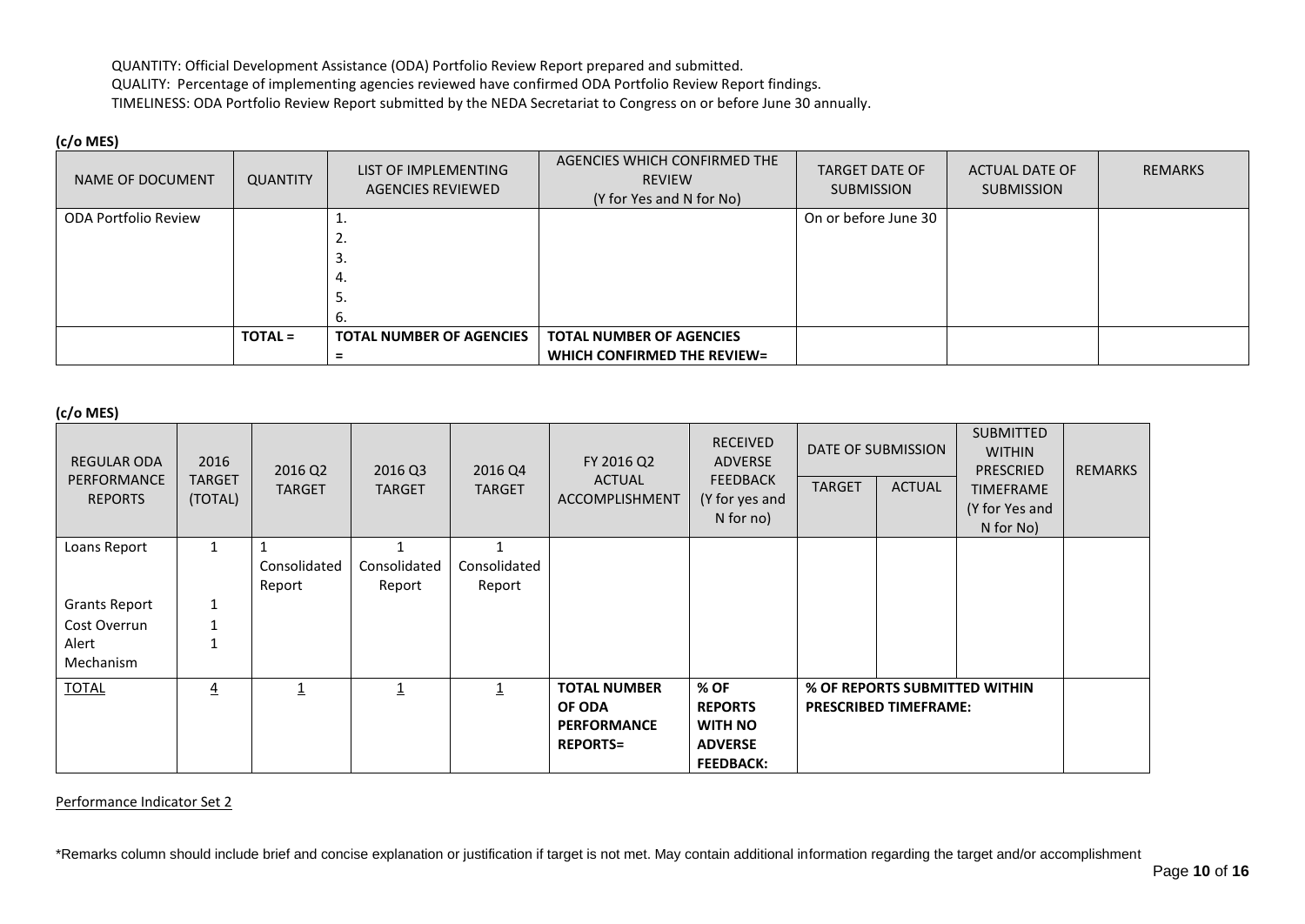QUANTITY: Number of socio-economic assessment reports prepared.

QUALITY: Percentage of socio-economic assessment reports endorsed by the NEDA Secretariat.

TIMELINESS: Percentage of socio-economic assessment reports released within schedule.

# **(c/o NROs)**

| NAME OF DOCUMENT                              | ENDORSED BY THE NEDA<br><b>SECRETARIAT</b> |                                        | DATE OF RELEASE | REMARKS |
|-----------------------------------------------|--------------------------------------------|----------------------------------------|-----------------|---------|
|                                               | (Y for Yes and N for No)                   | <b>TARGET</b>                          | <b>ACTUAL</b>   |         |
| 2015 Annual Regional Development Report (RDR) |                                            | Within 3 <sup>rd</sup> quarter of      |                 |         |
|                                               |                                            | 2016                                   |                 |         |
| $TOTAL = 15$                                  | % OF REPORTS ENDORSED BY THE               | % OF REPORTS RELEASED WITHIN SCHEDULE= |                 |         |
|                                               | <b>NEDA SECRETARIAT =</b>                  |                                        |                 |         |

## **(c/o MES)**

|                                             | FY 2016<br><b>TARGETS</b> | FY 2016 Q2 ACTUAL<br><b>ACCOMPLISHMENT</b> | <b>RECEIVED ADVERSE</b><br>FEEDBACK<br>(Y for Yes and N for No) | CONDUCTED/ PREPARED<br><b>WITHIN SCHEDULE</b><br>(Y for Yes and N for No) | <b>REMARKS</b> |
|---------------------------------------------|---------------------------|--------------------------------------------|-----------------------------------------------------------------|---------------------------------------------------------------------------|----------------|
| Number of program/project monitored         |                           |                                            |                                                                 |                                                                           |                |
| Number of missions conducted                |                           |                                            |                                                                 |                                                                           |                |
| Number of program/project monitoring        |                           |                                            |                                                                 |                                                                           |                |
| and evaluation conducted                    |                           |                                            |                                                                 |                                                                           |                |
| Re-evaluation of projects requiring changes |                           |                                            |                                                                 |                                                                           |                |
| in scope, cost, time, etc.                  |                           |                                            |                                                                 |                                                                           |                |

# **(c/o NROs)**

|                                       | 2016<br><b>TARGET</b><br>(TOTAL) | 2016<br>Q <sub>1</sub><br><b>TARGET</b> | 2016 Q2<br><b>TARGET</b> | 2016 Q3<br><b>TARGET</b> | 2016 Q4<br><b>TARGET</b> | 2016 Q2<br>Actual<br>Accomplishments                   | <b>RECEIVED</b><br><b>ADVERSE</b><br><b>FEEDBACK</b><br>(Y for Yes and<br>N for No) | CONDUCTED/<br>PREPARED<br><b>WITHIN</b><br><b>SCHEDULE</b><br>(Y for Yes and N<br>for No) | <b>REMARKS</b> |
|---------------------------------------|----------------------------------|-----------------------------------------|--------------------------|--------------------------|--------------------------|--------------------------------------------------------|-------------------------------------------------------------------------------------|-------------------------------------------------------------------------------------------|----------------|
| No. of projects monitored             | 40-50                            |                                         | More or<br>less 10       |                          |                          | 6 - Pablo Rehabilitation Program<br>(PRP)              | N                                                                                   |                                                                                           |                |
| No. of monitoring visits<br>conducted | 4                                |                                         |                          |                          |                          | 1 – PRP monitoring $2^{nd}$ Quarter                    | N                                                                                   | $\mathbf{v}$                                                                              |                |
|                                       |                                  |                                         |                          |                          |                          | 1 - RAIN Inter-agency Committee<br>monitoring activity | N                                                                                   |                                                                                           |                |
|                                       |                                  |                                         |                          |                          |                          | 1 - RPMC regular monitoring<br>activity                | N                                                                                   |                                                                                           |                |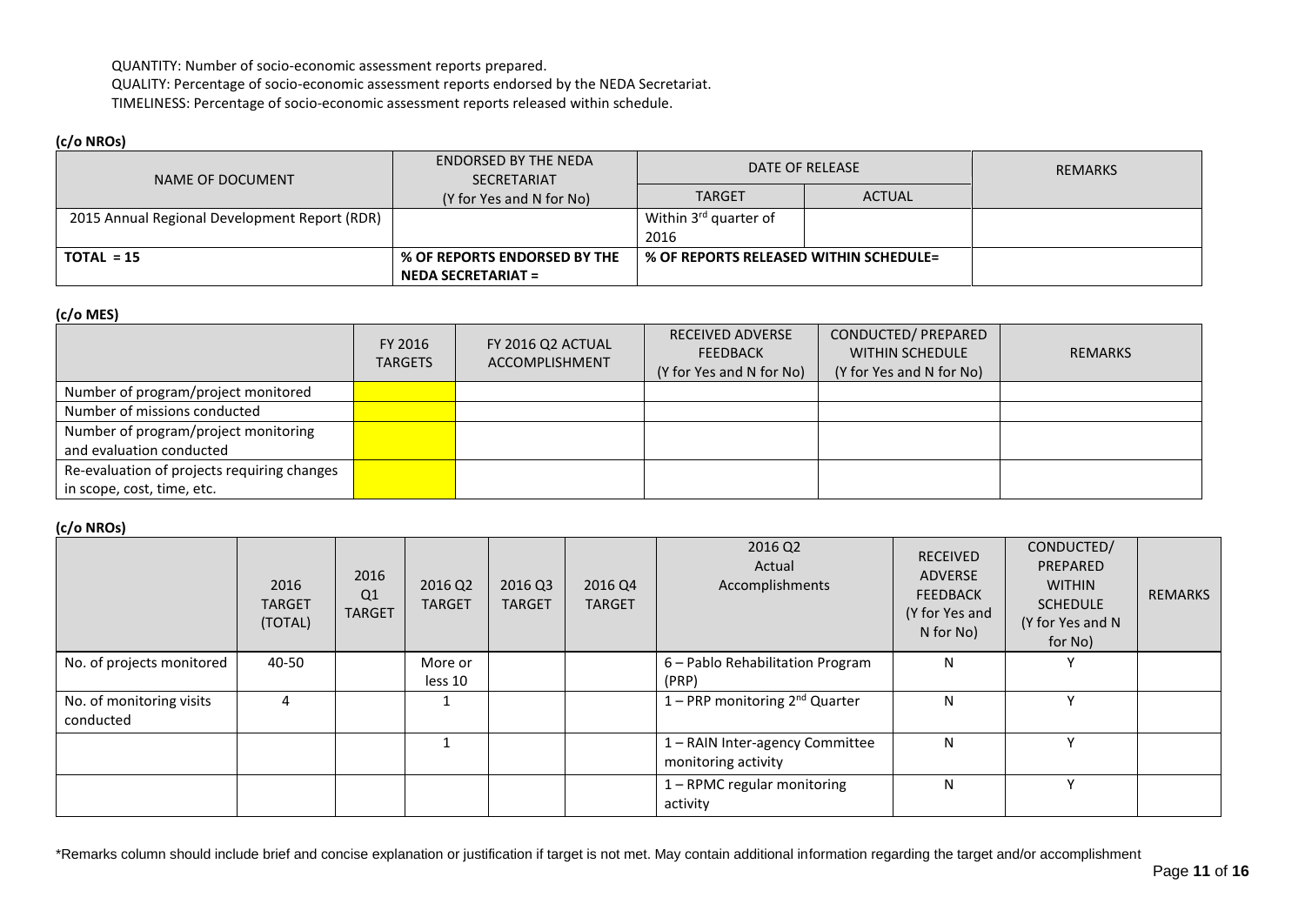| No. of RPMES reports |                          |           |                                               |   |              |  |
|----------------------|--------------------------|-----------|-----------------------------------------------|---|--------------|--|
| prepared             |                          |           |                                               |   |              |  |
| No. of RPMES reports | 8 Field                  | 4 FMR-    | 2 FMR (1st and 2nd Qtr. CY 2016 for           | N | $\mathbf v$  |  |
| prepared             | Monitoring               | regular   | regular projects)                             |   |              |  |
|                      | Reports                  |           |                                               |   |              |  |
|                      | $(FMR) - (4 \text{ on }$ |           |                                               |   |              |  |
|                      | Regular                  |           |                                               |   |              |  |
|                      | Monitoring,              |           |                                               | N | $\mathsf{V}$ |  |
|                      | 4 on                     | $4 FMR -$ | 1 FMR (2 <sup>nd</sup> Qtr. CY 2016 for Pablo |   |              |  |
|                      | Typhoon                  | Pablo     | Projects)                                     |   |              |  |
|                      | Pablo                    | projects  |                                               |   |              |  |
|                      | Projects                 |           |                                               |   |              |  |
|                      |                          |           |                                               |   |              |  |
|                      | 4 Project                | 4 PMR     | 1 PMR (1st Qtr. of 2016)                      | N | $\mathsf{v}$ |  |
|                      | Monitoring               |           |                                               |   |              |  |
|                      | Reports                  |           |                                               |   |              |  |
|                      | (PMR)                    |           |                                               |   |              |  |

## **LOCALLY-FUNDED PROJECTS**

| <b>PROJECT NAME</b>                          |    |                | 2016 TARGETS   |    | 2016 Q2                | <b>REMARKS</b> |
|----------------------------------------------|----|----------------|----------------|----|------------------------|----------------|
|                                              | Q1 | Q <sub>2</sub> | Q <sub>3</sub> | Q4 | <b>ACCOMPLISHMENTS</b> |                |
| a. Communication and Advocacy Program -      |    |                |                |    |                        |                |
| Support Project (CAP-SP) (c/o DIS)           |    |                |                |    |                        |                |
| b. Implementation of the Management          |    |                |                |    |                        |                |
| Information System Network (NEDA             |    |                |                |    |                        |                |
| Information Network Project) (c/o ICTS)      |    |                |                |    |                        |                |
| c. Value Engineering/ Value Analysis (VE/VA) |    |                |                |    |                        |                |
| Project (c/o IS)                             |    |                |                |    |                        |                |
| d. Public-Private Partnership Capacity       |    |                |                |    |                        |                |
| Building Project (c/o AdS)                   |    |                |                |    |                        |                |

# **FOREIGN-ASSISTED PROJECTS**

| <b>PROJECT NAME</b> | FY 2016<br><b>TARGETS</b><br>(TOTAL) | FY 2016 Q1<br><b>TARGETS</b> | FY 2016 Q2<br><b>TARGETS</b> | FY 2016 Q3<br><b>TARGETS</b> | FY 2016 Q4<br><b>TARGETS</b> | FY 2016 Q1 ACTUAL<br>ACCOMPLISHMENTS | REMARKS |
|---------------------|--------------------------------------|------------------------------|------------------------------|------------------------------|------------------------------|--------------------------------------|---------|
|                     |                                      |                              |                              |                              |                              |                                      |         |
|                     |                                      |                              |                              |                              |                              |                                      |         |
|                     |                                      |                              |                              |                              |                              |                                      |         |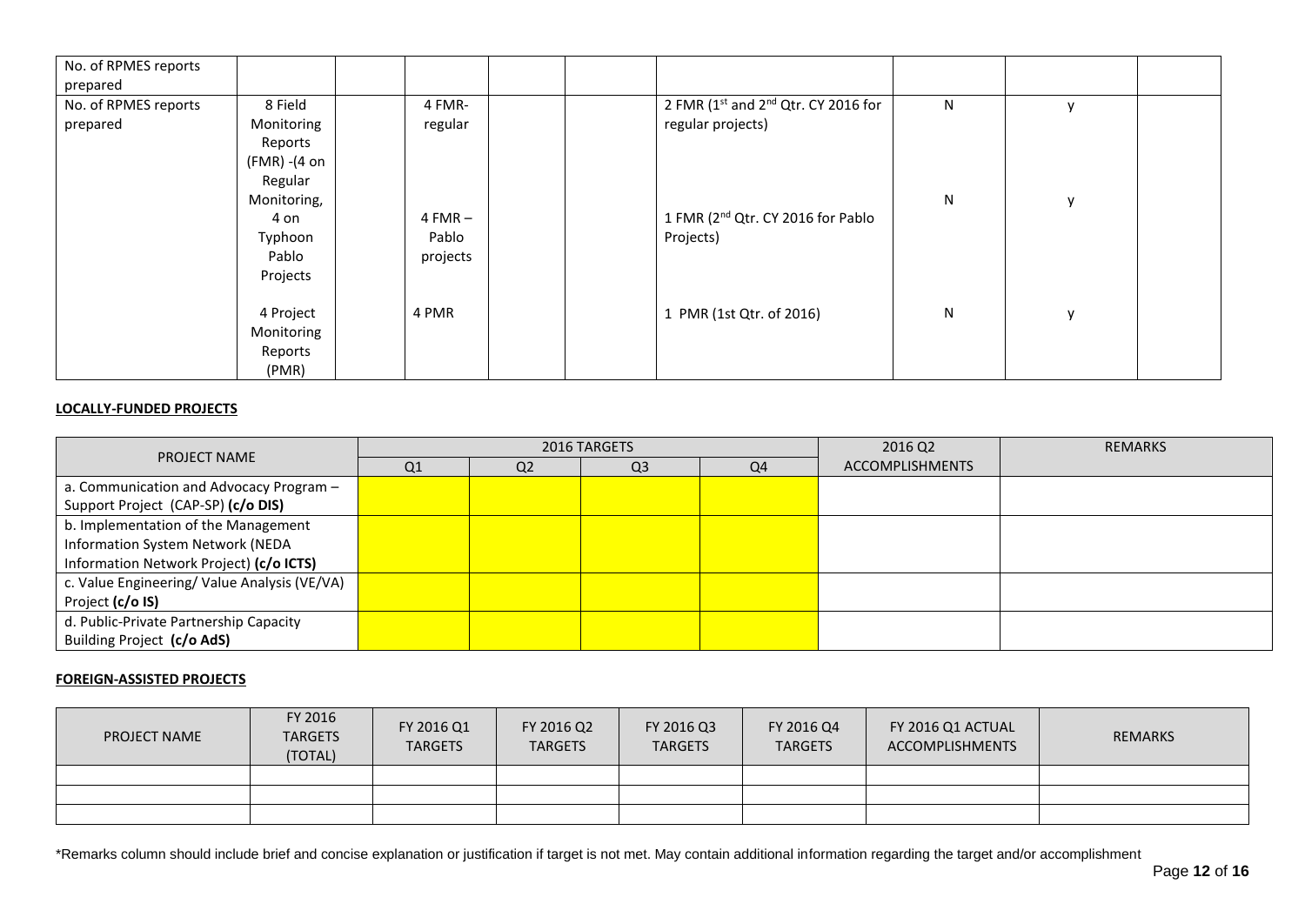#### **SUPPORT TO OPERATIONS**

| PERFORMANCE INDICATOR | FY 2016 TARGETS | FY 2016 Q1 TARGETS | FY 2016 Q2 ACTUAL<br><b>ACCOMPLISHMENTS</b> | <b>REMARKS</b> |
|-----------------------|-----------------|--------------------|---------------------------------------------|----------------|
|                       |                 |                    | Conducted Press Briefing on the 2016        |                |
|                       |                 |                    | State of the Region Address (SORA) on 7     |                |
|                       |                 |                    | June 2016                                   |                |
|                       |                 |                    | Maintained the NRO XI and RDC XI            |                |
|                       |                 |                    | Websites                                    |                |
|                       |                 |                    | Maintained the NRO XI Intranet              |                |
|                       |                 |                    | Prepared and disseminated the 1st           |                |
|                       |                 |                    | Quarter RDC XI Communicator                 |                |

## **GENERAL ADMINISTRATIVE AND SUPPORT SERVICES**

| PERFORMANCE INDICATOR                                                       | FY 2016 TARGET<br>(TOTAL)                                                                                                                                                 | FY 2016 Q1<br><b>TARGET</b>                       | 2016<br>Q <sub>2</sub><br><b>TARGET</b> | 2016<br>Q <sub>3</sub><br><b>TARGET</b> | 2016 Q4<br><b>TARGET</b> | FY 2016 Q2 ACTUAL<br>ACCOMPLISHMENT REPORT                                                                                                                                             | <b>REMARKS</b> |
|-----------------------------------------------------------------------------|---------------------------------------------------------------------------------------------------------------------------------------------------------------------------|---------------------------------------------------|-----------------------------------------|-----------------------------------------|--------------------------|----------------------------------------------------------------------------------------------------------------------------------------------------------------------------------------|----------------|
| Leadership and Management                                                   |                                                                                                                                                                           |                                                   |                                         |                                         |                          |                                                                                                                                                                                        |                |
| Implementation of Quality Management<br>System (QMS) thru ISO certification | ISO 1 <sup>st</sup> Year<br>Surveillance Audit                                                                                                                            | ISO 1 <sup>st</sup> Year<br>Surveillance<br>Audit |                                         |                                         |                          | QMS Re-orientation on 8 June<br>2016                                                                                                                                                   |                |
|                                                                             |                                                                                                                                                                           |                                                   |                                         |                                         |                          | Management Review of<br>Actions in Response to CIP<br>Audit Findings on 28 June<br>2016                                                                                                |                |
| Implementation of the Strategic<br>Performance Management System (SPMS)     | Preparation of<br>2016<br>Office/Division<br>Performance<br>Commitment and<br>Review<br>(OPCR/DPCR),<br>DPCR and IPCR<br>forms and Work<br>and Financial<br>Program (WFP) | OPCR, DPCRs<br>and IPCRs and<br>WFP prepared      |                                         |                                         |                          | Prepared Performance Review<br>and Evaluation Report (OPCR,<br>D/IPCRs) for 1 <sup>st</sup> Semester<br>2016 and updated the 2016<br>2 <sup>nd</sup> Semester OPCR, DPCRs<br>and IPCRs |                |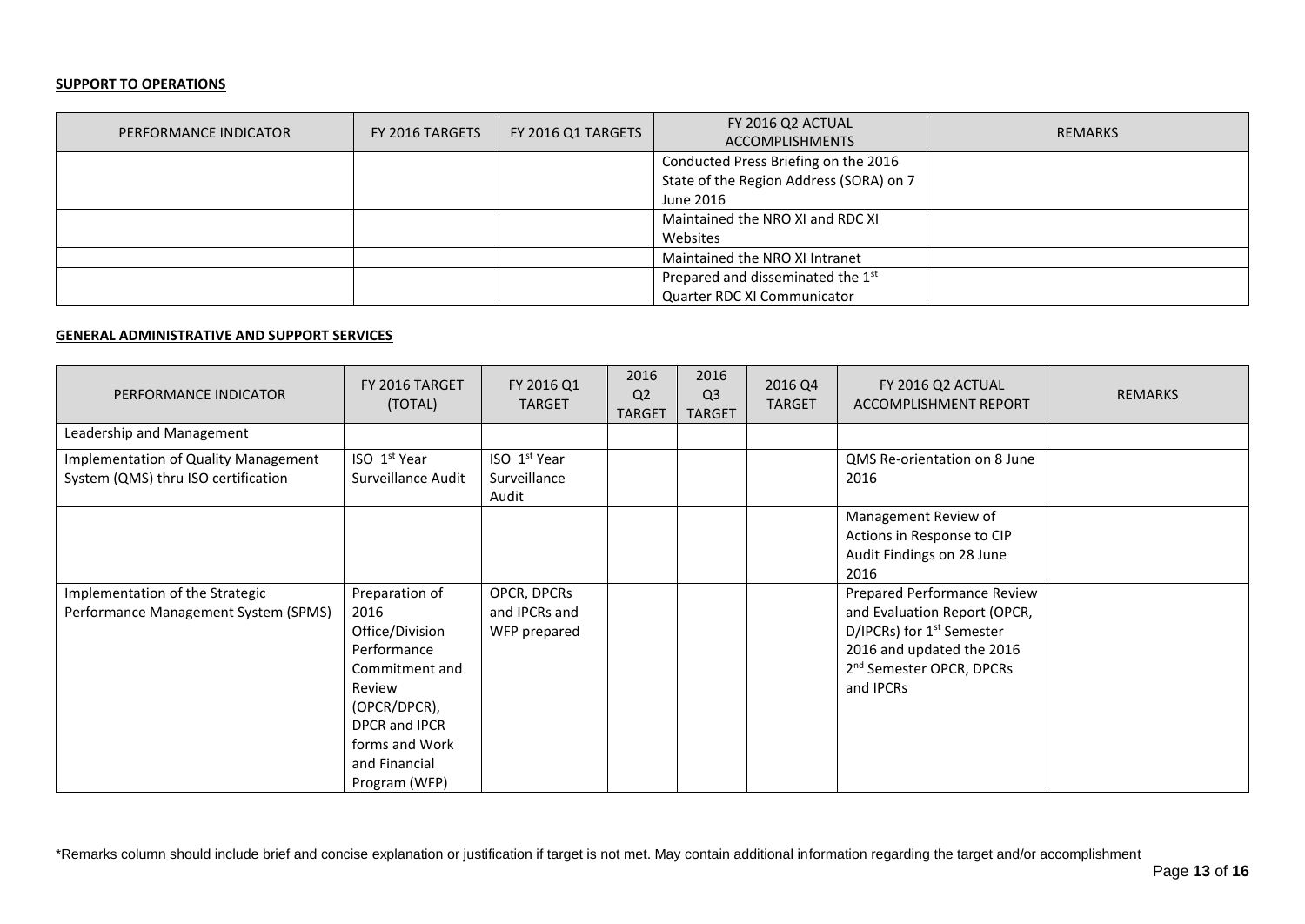| Human Resource Development and                 |                   |                         |  | Submitted to CSC FO XI Report  |  |
|------------------------------------------------|-------------------|-------------------------|--|--------------------------------|--|
| Management                                     |                   |                         |  | on Appointments issued for     |  |
|                                                |                   |                         |  | the months of March, April,    |  |
|                                                |                   |                         |  | May 2016                       |  |
|                                                |                   |                         |  | Submitted to CSC FO XI Report  |  |
|                                                |                   |                         |  | on Separation for the months   |  |
|                                                |                   |                         |  | of March, April, May 2016      |  |
|                                                |                   |                         |  |                                |  |
|                                                |                   |                         |  | Submitted CY 2016 1st          |  |
|                                                |                   |                         |  | Quarterly Report on            |  |
|                                                |                   |                         |  | <b>Employees Nominated and</b> |  |
|                                                |                   |                         |  | Recognized based on the        |  |
|                                                |                   |                         |  | NEDA XI - approved Agency      |  |
|                                                |                   |                         |  | PRAISE                         |  |
| Implementation of the HRD Plan, 2014-          | 100%              |                         |  | Solicited nominations from     |  |
| 2018                                           | Implementation of |                         |  | functional divisions for CDISC |  |
|                                                | NRO XI HRD Plan,  |                         |  | scholarship invitations and    |  |
|                                                | 2014-2018 within  |                         |  | other human resource           |  |
|                                                | 2016              |                         |  | development interventions      |  |
|                                                |                   |                         |  | immediately after receipt of   |  |
|                                                |                   |                         |  | notices covering April to June |  |
|                                                |                   |                         |  | 2016                           |  |
| Implement short-term and long-term             | 100% of trainings | Conduct of              |  | Participated in the Annual CES |  |
| training programs based on the approved        | conducted/availed | <b>Various Training</b> |  | Thought Leaders Congress on    |  |
| NEDA HRD Plan to improve the                   | within            | Activities as           |  | May 18-19, 2016                |  |
| competencies of the NEDA workforce             | schedule          | scheduled               |  |                                |  |
| (Conduct of Capability Building Trainings)     |                   |                         |  |                                |  |
|                                                |                   |                         |  | Participated to the 2016       |  |
|                                                |                   |                         |  |                                |  |
|                                                |                   |                         |  | <b>SCMAP Mindanao Supply</b>   |  |
|                                                |                   |                         |  | Chain Conference on May 19-    |  |
|                                                |                   |                         |  | 21, 2016                       |  |
|                                                |                   |                         |  | Attend Investment Appraisal    |  |
|                                                |                   |                         |  | Course in Manila on June 21-   |  |
|                                                |                   |                         |  | July 1, 2016                   |  |
| <b>Financial Resources Management Services</b> |                   |                         |  | Conducted the COA Exit         |  |
|                                                |                   |                         |  | Conference on 22 June 2016     |  |
|                                                |                   |                         |  | for the Regional Development   |  |
|                                                |                   |                         |  | Council XI CY 2015 Audit       |  |
|                                                |                   |                         |  | Findings and                   |  |
|                                                |                   |                         |  | Recommendations                |  |
|                                                |                   |                         |  |                                |  |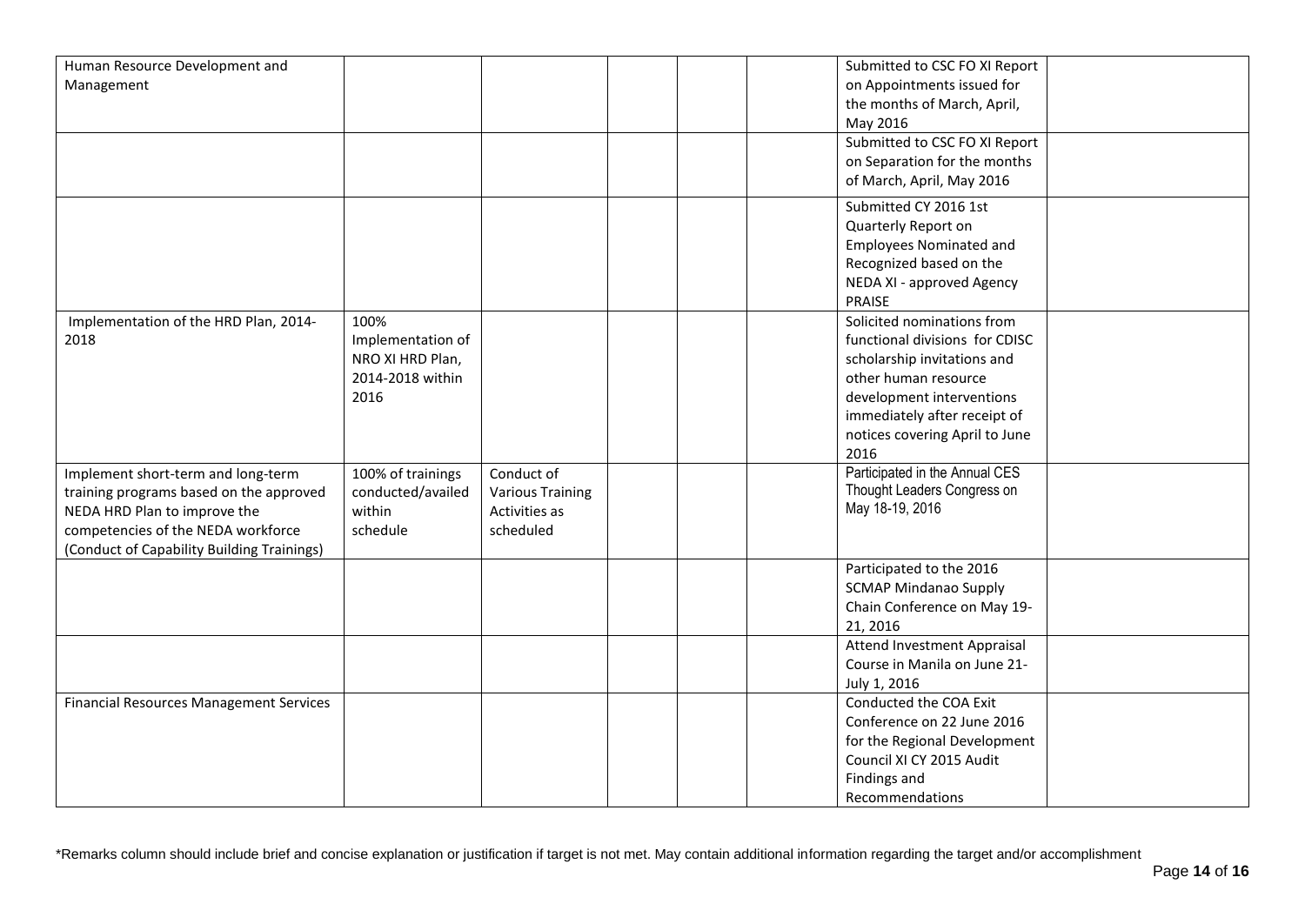|                                           |                    | NEDA-RDC XI FY   |  |                               |  |
|-------------------------------------------|--------------------|------------------|--|-------------------------------|--|
| Preparation of the FY 2017 Budget         | Preparation of the |                  |  | Prepared Revised BP Forms     |  |
| Proposal                                  | NEDA-RDC XI FY     | 2017 Budget      |  | 202 for New/Expanded          |  |
|                                           | 2017 Budget        | Proposal         |  | Projects under FY 2017        |  |
|                                           | Proposal           | prepared         |  | Proposed Budget - Tier 2      |  |
|                                           |                    |                  |  |                               |  |
| Preparation of Budget Utilization Reports | 12 BURs            | 3 BURs           |  | Submitted 3 BURs              |  |
| (BURs)                                    |                    |                  |  |                               |  |
| Preparation of Financial Accountability   | 24 FARs-NEDA XI &  | 6 FARs-NEDA XI   |  | Submitted 1st Qtr. CY 2016    |  |
| <b>Reports FARs</b>                       | 24 FARS-RDC XI     | & 6 FARs-RDC XI  |  | FARs of NEDA XI and RDC XI    |  |
| Preparation of Statements of Allotments,  | 12 SAOBs-NEDA XI   | 3 SAOBs-NEDA XI  |  | Submitted 6 SAOBs for NEDA    |  |
| <b>Obligations and Balances (SAOBs)</b>   | & 12 SAOBs-RDC XI  | & 3 SAOBs-RDC    |  | & RDC XI for March-May 2016   |  |
|                                           |                    | XI               |  |                               |  |
| Preparation of Financial Performance      | 12 FPRs-NEDA XI &  | 3 FPRs-NEDA XI   |  | Submitted 6 FPRs for -NEDA XI |  |
| Reports (FPRs)                            | 12 FPRs-RDC XI     | & 3 FPRs- RDC XI |  | & RDC XI for March-May 2016   |  |
| <b>Summary Performance Monitoring</b>     | 12 - NEDA XI       | 3 - NEDA XI      |  | Submitted 6 - NEDA XI & RDC   |  |
| Reports (SPMR)                            | 12 - RDC XI        | 3-RDC XI         |  | SPMR for March - May 2016     |  |
| <b>Physical Resources and Asset</b>       |                    |                  |  |                               |  |
| Management                                |                    |                  |  |                               |  |
| Information Systems Development and       | Development and    | Maintenance of   |  | Regularly maintained the      |  |
| Maintenance                               | Maintenance of     | the following    |  | RRTS, ATPEIS, NPIS and OPES   |  |
|                                           | <b>NROXI</b>       |                  |  | Tracking System of NRO XI     |  |
|                                           |                    | systems:         |  |                               |  |
|                                           | Information        | 1)RDC XI         |  |                               |  |
|                                           | Systems            | Resolution       |  |                               |  |
|                                           |                    | Tracking         |  |                               |  |
|                                           |                    | System (RRTS)    |  |                               |  |
|                                           |                    | 2) Assignment    |  |                               |  |
|                                           |                    | Tracking and     |  |                               |  |
|                                           |                    | Performance      |  |                               |  |
|                                           |                    | Evaluation       |  |                               |  |
|                                           |                    | Information      |  |                               |  |
|                                           |                    | System           |  |                               |  |
|                                           |                    | (ATPEIS)         |  |                               |  |
|                                           |                    | 3.NEDA XI        |  |                               |  |
|                                           |                    | Personnel        |  |                               |  |
|                                           |                    | Information      |  |                               |  |
|                                           |                    | System (NPIS)    |  |                               |  |
|                                           |                    | 4.OPES Tracking  |  |                               |  |
|                                           |                    | System           |  |                               |  |